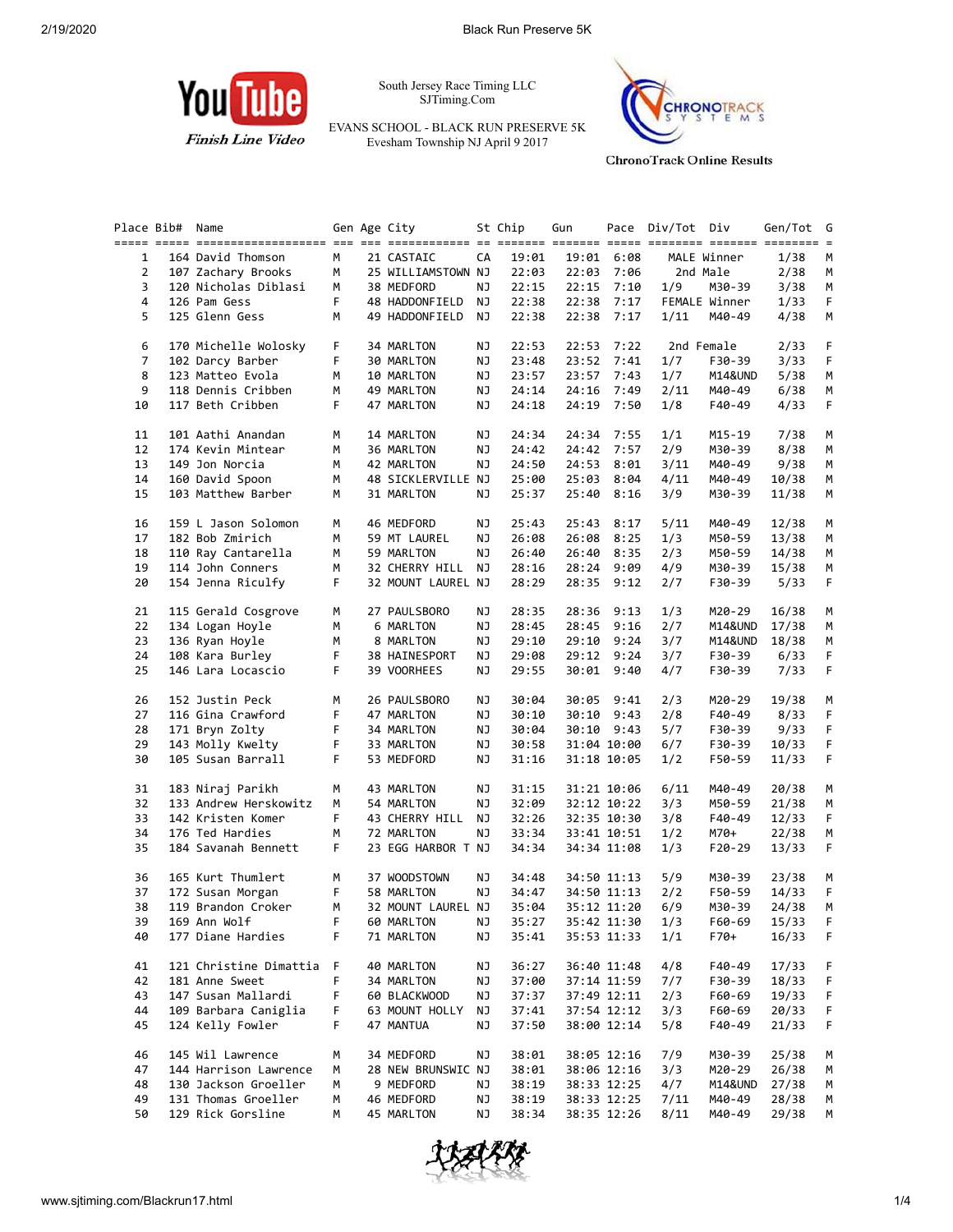### 2/19/2020 Black Run Preserve 5K

|    | Place Bib# | Name                   |    | Gen Age City       |           | St Chip | Gun |             | Pace Div/Tot | Div                | Gen/Tot G |    |
|----|------------|------------------------|----|--------------------|-----------|---------|-----|-------------|--------------|--------------------|-----------|----|
|    |            |                        |    |                    |           |         |     |             |              |                    |           |    |
| 51 |            | 128 Lily Gorsline      | F. | 7 MARLTON          | NJ        | 38:39   |     | 38:41 12:27 | 1/7          | <b>F14&amp;UND</b> | 22/33     | F  |
| 52 |            | 127 Grace Gorsline     | F  | 10 MARLTON         | NJ.       | 38:39   |     | 38:41 12:27 | 2/7          | <b>F14&amp;UND</b> | 23/33     | F  |
| 53 |            | 175 Logan Hoechst      | M  | 05 MARLTON         | NJ.       | 39:18   |     | 39:20 12:40 | 5/7          | M14&UND            | 30/38     | M  |
| 54 |            | 173 Morgan Urello      | F. | 29 MARLTON         | NJ        | 39:19   |     | 39:21 12:40 | 2/3          | F20-29             | 24/33     | F  |
| 55 |            | 178 Kelly Martin       | F. | 10 MARLTON         | NJ        | 39:28   |     | 39:33 12:44 | 3/7          | <b>F14&amp;UND</b> | 25/33     | F  |
| 56 |            | 150 Ava Parks          | F. | 10 MARLTON         | ΝJ        | 40:26   |     | 40:41 13:06 | 4/7          | <b>F14&amp;UND</b> | 26/33     | F  |
| 57 |            | 151 Natalie Parks      | F  | 41 MARLTON         | NJ.       | 40:26   |     | 40:42 13:06 | 6/8          | F40-49             | 27/33     | F  |
| 58 |            | 180 Daniel Martin      | M  | 46 MARLTON         | NJ.       | 42:11   |     | 42:17 13:37 | 9/11         | M40-49             | 31/38     | M  |
| 59 |            | 179 Joey Martin        | M  | 08 MARLTON         | NJ.       | 42:11   |     | 42:17 13:37 | 6/7          | M14&UND            | 32/38     | M  |
| 60 |            | 112 Wei Chok           | M  | 45 MARLTON         | NJ.       | 42:45   |     | 42:45 13:46 | 10/11        | M40-49             | 33/38     | M  |
| 61 |            | 111 Bryant Chok        | м  | 11 MARLTON         | NJ        | 42:33   |     | 42:46 13:46 | 7/7          | M14&UND            | 34/38     | M  |
| 62 |            | 138 Isabella Keltos    | F  | 8 MARLTON          | <b>NJ</b> | 43:19   |     | 43:19 13:57 | 5/7          | <b>F14&amp;UND</b> | 28/33     | F  |
| 63 |            | 140 Makayla Keltos     | F  | 6 MARLTON          | NJ        | 43:28   |     | 43:28 14:00 | 6/7          | <b>F14&amp;UND</b> | 29/33     | F  |
| 64 |            | 113 Caitlin Cline      | F. | 23 COLLINGSWOOD NJ |           | 43:48   |     | 43:56 14:09 | 3/3          | F20-29             | 30/33     | F  |
| 65 |            | 153 Taciana Pierre     | F. | 41 SICKLERVILLE NJ |           | 44:12   |     | 44:15 14:15 | 7/8          | F40-49             | 31/33     | F  |
| 66 |            | 155 Henry Santos       | M  | 33 MARLTON         | ΝJ        | 45:07   |     | 45:11 14:33 | 8/9          | M30-39             | 35/38     | M  |
| 67 |            | 156 Ava Santos-Cleaver | F. | 7 MARLTON          | NJ.       | 45:07   |     | 45:12 14:33 | 7/7          | <b>F14&amp;UND</b> | 32/33     | F. |
| 68 |            | 141 Robert Keltos      | M  | 36 MARLTON         | NJ        | 53:45   |     | 53:45 17:18 | 9/9          | M30-39             | 36/38     | M  |
| 69 |            | 161 S Sturtz           | F. | 40 MARLTON         | ΝJ        | 54:03   |     | 54:13 17:28 | 8/8          | F40-49             | 33/33     | F  |
| 70 |            | 162 Stephen Sturtz     | M  | 71 CHERRY HILL     | NJ.       | 54:07   |     | 54:18 17:29 | 2/2          | M70+               | 37/38     | M  |
| 71 |            | 163 Daniel Sturtz      | M  | 42 MARLTON         | NJ.       | 54:12   |     | 54:23 17:30 | 11/11        | M40-49             | 38/38     | M  |



Award Listings

### OVERALL WINNERS - 5K TOP 2 SCORE

# TOP MALE FINISHERS

|   | Place O'All Bib# | Name                 | Ag City            |     | St Chip | Gun   |
|---|------------------|----------------------|--------------------|-----|---------|-------|
|   |                  |                      |                    |     |         |       |
|   |                  | 164 David Thomson    | 21 CASTAIC         | СA  | 19:01   | 19:01 |
|   |                  | 107 Zachary Brooks   | 25 WILLIAMSTOWN NJ |     | 22:03   | 22:03 |
| 3 |                  | 120 Nicholas Diblasi | 38 MEDFORD         | ΝJ  | 22:15   | 22:15 |
| 4 | 5.               | 125 Glenn Gess       | 49 HADDONFIELD     | NJ. | 22:38   | 22:38 |
| 5 | 8                | 123 Matteo Evola     | 10 MARLTON         | ΝJ  | 23:57   | 23:57 |
| 6 | 9                | 118 Dennis Cribben   | 49 MARLTON         | NJ. | 24:14   | 24:16 |
| 7 | 11               | 101 Aathi Anandan    | 14 MARLTON         | ΝJ  | 24:34   | 24:34 |
| 8 | 12               | 174 Kevin Mintear    | 36 MARLTON         | ΝJ  | 24:42   | 24:42 |
| 9 | 13               | 149 Jon Norcia       | 42 MARLTON         | NJ. | 24:50   | 24:53 |

# TOP FEMALE FINISHERS

|    | Place O'All Bib# | Name                 | Ag City              |     | St Chip | Gun   |
|----|------------------|----------------------|----------------------|-----|---------|-------|
|    |                  |                      |                      |     |         |       |
|    | 4                | 126 Pam Gess         | 48 HADDONFIELD       | ΝJ  | 22:38   | 22:38 |
| 2  | 6                | 170 Michelle Wolosky | 34 MARLTON           | ΝJ  | 22:53   | 22:53 |
| 3  | 7                | 102 Darcy Barber     | <b>30 MARLTON</b>    | NJ. | 23:48   | 23:52 |
| 4  | 10               | 117 Beth Cribben     | 47 MARLTON           | ΝJ  | 24:18   | 24:19 |
| 5. | 20               | 154 Jenna Riculfy    | 32 MOUNT LAUREL NJ   |     | 28:29   | 28:35 |
| 6  | 24               | 108 Kara Burley      | <b>38 HAINESPORT</b> | NJ  | 29:08   | 29:12 |
|    | 25               | 146 Lara Locascio    | 39 VOORHEES          | ΝJ  | 29:55   | 30:01 |
| 8  | 27               | 116 Gina Crawford    | 47 MARLTON           | ΝJ  | 30:10   | 30:10 |
| 9  | 28               | 171 Bryn Zolty       | 34 MARLTON           | ΝJ  | 30:04   | 30:10 |



### AGE-GROUP RESULTS

MALE AGE GROUP: 1 - 14 (2 WINNERS)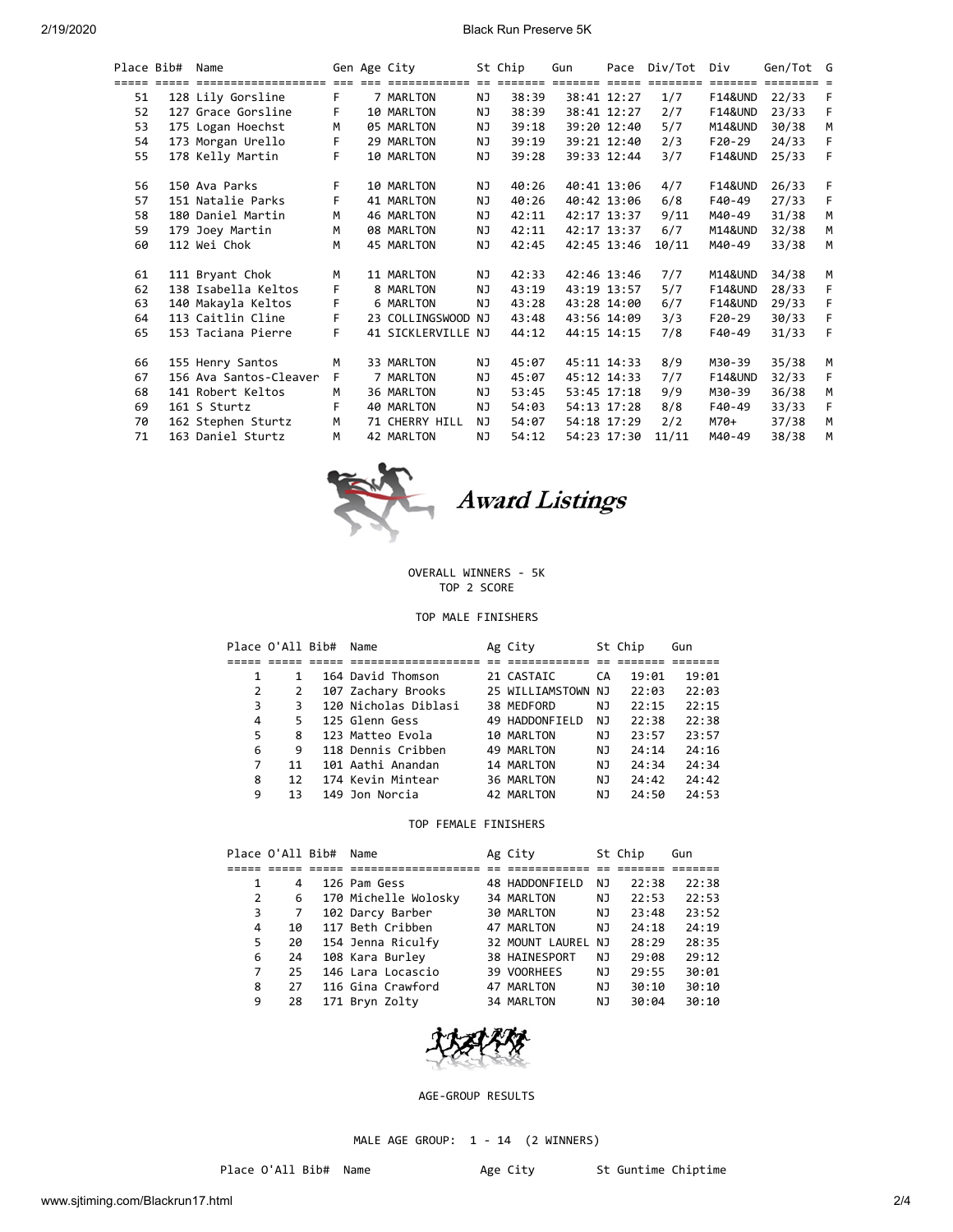| 2/19/2020 |                       |                         |                                                                           | <b>Black Run Preserve 5K</b> |      |                |                     |
|-----------|-----------------------|-------------------------|---------------------------------------------------------------------------|------------------------------|------|----------------|---------------------|
|           |                       |                         | soos oose coos oosessessessesses oo assessesses oo oosese oosese          |                              |      |                |                     |
|           | $\mathbf{1}$          | 8                       | 123 Matteo Evola                                                          | 10 MARLTON                   | NJ   | 23:57          | 23:57               |
|           | 2                     | 11                      | 101 Aathi Anandan                                                         | 14 MARLTON                   | ΝJ   | 24:34          | 24:34               |
|           | 3                     | 22                      | 134 Logan Hoyle                                                           | 6 MARLTON                    | ΝJ   | 28:45          | 28:45               |
|           | 4                     | 24                      | 136 Ryan Hoyle                                                            | 8 MARLTON                    | ΝJ   | 29:10          | 29:10               |
|           | 5                     | 49                      | 130 Jackson Groeller                                                      | 9 MEDFORD                    | ΝJ   | 38:33          | 38:19               |
|           | 6                     | 53                      | 175 Logan Hoechst                                                         | 05 MARLTON                   | ΝJ   | 39:20          | 39:18               |
|           | 7                     | 58                      | 179 Joey Martin                                                           | 08 MARLTON                   | ΝJ   | 42:17          | 42:11               |
|           | 8                     | 60                      | 111 Bryant Chok                                                           | 11 MARLTON                   | ΝJ   | 42:46          | 42:33               |
|           |                       |                         | FEMALE AGE GROUP: 1 - 14 (2 WINNERS)                                      |                              |      |                |                     |
|           | Place O'All Bib# Name |                         |                                                                           | Age City                     |      |                | St Guntime Chiptime |
|           |                       |                         |                                                                           |                              |      |                |                     |
|           | 1                     | 51                      | 127 Grace Gorsline                                                        | 10 MARLTON                   | ΝJ   | 38:41          | 38:39               |
|           | 2                     | 52                      | 128 Lily Gorsline                                                         | 7 MARLTON                    | NJ   | 38:41          | 38:39               |
|           | 3                     | 55                      | 178 Kelly Martin                                                          | 10 MARLTON                   | NJ   | 39:33          | 39:28               |
|           | 4                     | 57                      | 150 Ava Parks                                                             | 10 MARLTON                   | NJ   | 40:41          | 40:26               |
|           | 5                     | 62                      | 138 Isabella Keltos                                                       | 8 MARLTON                    | NJ   | 43:19          | 43:19               |
|           | 6                     | 63                      | 140 Makayla Keltos                                                        | 6 MARLTON                    | ΝJ   | 43:28          | 43:28               |
|           | $\overline{7}$        | 67                      | 156 Ava Santos-Cleaver 7 MARLTON                                          |                              | ΝJ   | 45:12          | 45:07               |
|           |                       |                         | MALE AGE GROUP: 20 - 29 (2 WINNERS)                                       |                              |      |                |                     |
|           | Place O'All Bib# Name |                         |                                                                           | Age City                     |      |                | St Guntime Chiptime |
|           |                       |                         |                                                                           |                              |      |                |                     |
|           | $\mathbf{1}$          | 21                      | 115 Gerald Cosgrove 27 PAULSBORO                                          |                              | ΝJ   | 28:36          | 28:35               |
|           | $\overline{2}$        | 26                      | 152 Justin Peck                                                           | 26 PAULSBORO                 | NJ   | 30:05          | 30:04               |
|           | 3                     | 47                      | 144 Harrison Lawrence 28 NEW BRUNSWIC NJ                                  |                              |      | 38:06          | 38:01               |
|           |                       |                         | FEMALE AGE GROUP: 20 - 29 (2 WINNERS)                                     |                              |      |                |                     |
|           | Place O'All Bib# Name |                         |                                                                           | Age City                     |      |                | St Guntime Chiptime |
|           | 1                     | 35                      |                                                                           |                              |      | 34:34          | 34:34               |
|           | $\overline{2}$        | 54                      | 184 Savanah Bennett 23 EGG HARBOR T NJ<br>173 Morgan Urello 29 MARLTON NJ |                              |      | 39:21          | 39:19               |
|           | 3                     | 64                      | 113 Caitlin Cline                                                         | 23 COLLINGSWOOD NJ           |      | 43:56          | 43:48               |
|           |                       |                         | MALE AGE GROUP: 30 - 39 (2 WINNERS)                                       |                              |      |                |                     |
|           | Place O'All Bib# Name |                         |                                                                           | Age City                     |      |                | St Guntime Chiptime |
|           |                       |                         |                                                                           |                              |      |                |                     |
|           | 1                     | $\overline{\mathbf{3}}$ | 120 Nicholas Diblasi                                                      | 38 MEDFORD                   |      | NJ 1<br>22:15  | 22:15               |
|           | $\overline{2}$        | 12 <sup>7</sup>         | 174 Kevin Mintear                                                         | 36 MARLTON                   | NJ   | 24:42          | 24:42               |
|           | 3                     | 15                      | 103 Matthew Barber                                                        | 31 MARLTON                   | ΝJ   | 25:40          | 25:37               |
|           | 4                     | 19                      | 114 John Conners                                                          | 32 CHERRY HILL               | NJ 1 | 28:24          | 28:16               |
|           | 5                     | 37                      | 165 Kurt Thumlert                                                         | 37 WOODSTOWN                 | ΝJ   | 34:50          | 34:48               |
|           | 6                     | 38                      | 119 Brandon Croker                                                        | 32 MOUNT LAUREL NJ           |      | 35:12          | 35:04               |
|           | $\overline{7}$        | 46                      | 145 Wil Lawrence                                                          | 34 MEDFORD                   | NJ   | 38:05          | 38:01               |
|           | 8                     | 66                      | 155 Henry Santos                                                          |                              | ΝJ   |                | 45:07               |
|           | 9                     | 68                      | 141 Robert Keltos                                                         | 33 MARLTON<br>36 MARLTON     | ΝJ   | 45:11<br>53:45 | 53:45               |
|           |                       |                         | FEMALE AGE GROUP: 30 - 39 (2 WINNERS)                                     |                              |      |                |                     |
|           | Place O'All Bib# Name |                         |                                                                           | Age City                     |      |                | St Guntime Chiptime |
|           | 1                     | 7                       |                                                                           |                              |      |                |                     |
|           |                       |                         | 102 Darcy Barber                                                          | 30 MARLTON                   | NJ   | 23:52          | 23:48               |
|           | $\overline{2}$        | 20                      | 154 Jenna Riculfy                                                         | 32 MOUNT LAUREL NJ           |      | 28:35          | 28:29               |
|           | 3                     | 23                      | 108 Kara Burley                                                           | 38 HAINESPORT                | NJ   | 29:12          | 29:08               |
|           | 4                     | 25                      | 146 Lara Locascio                                                         | 39 VOORHEES                  | NJ   | 30:01          | 29:55               |
|           | 5                     | 27                      | 171 Bryn Zolty                                                            | 34 MARLTON                   | NJ   | 30:10          | 30:04               |
|           | 6                     | 29                      | 143 Molly Kwelty                                                          | 33 MARLTON                   | NJ   | 31:04          | 30:58               |
|           | $\overline{7}$        | 42                      | 181 Anne Sweet                                                            | 34 MARLTON                   | ΝJ   | 37:14          | 37:00               |
|           |                       |                         | MALE AGE GROUP: 40 - 49 (2 WINNERS)                                       |                              |      |                |                     |
|           | Place O'All Bib# Name |                         |                                                                           | Age City                     |      |                | St Guntime Chiptime |
|           |                       |                         |                                                                           |                              |      |                |                     |
|           | 1                     | 5.                      | 125 Glenn Gess                                                            | 49 HADDONFIELD               | NJ   | 22:38          | 22:38               |
|           | $\overline{2}$        | 9                       | 118 Dennis Cribben                                                        | 49 MARLTON                   | ΝJ   | 24:16          | 24:14               |
|           | 3                     | 13                      | 149 Jon Norcia                                                            | 42 MARLTON                   | NJ   | 24:53          | 24:50               |
|           | 4                     | 14                      | 160 David Spoon                                                           | 48 SICKLERVILLE NJ           |      | 25:03          | 25:00               |

 5 16 159 L Jason Solomon 46 MEDFORD NJ 25:43 25:43 6 30 183 Niraj Parikh 43 MARLTON NJ 31:21 31:15 16 159 L Jason Solomon 46 MEDFORD NJ 25:43 25:43<br>
30 183 Niraj Parikh 43 MARLTON NJ 31:21 31:15<br>
7 48 131 Thomas Groeller 46 MEDFORD NJ 38:33 38:19<br>
8 50 129 Rick Gorsline 45 MARLTON NJ 38:35 38:34<br>
9 59 180 Daniel Martin 8 50 129 Rick Gorsline 45 MARLTON NJ 38:35 38:34 9 59 180 Daniel Martin 46 MARLTON NJ 42:17 42:11

48 SICKLERVILLE NJ 25:03 25:00<br>46 MEDFORD NJ 25:43 25:43<br>15 160 DAVID NJ 24:00 24:45